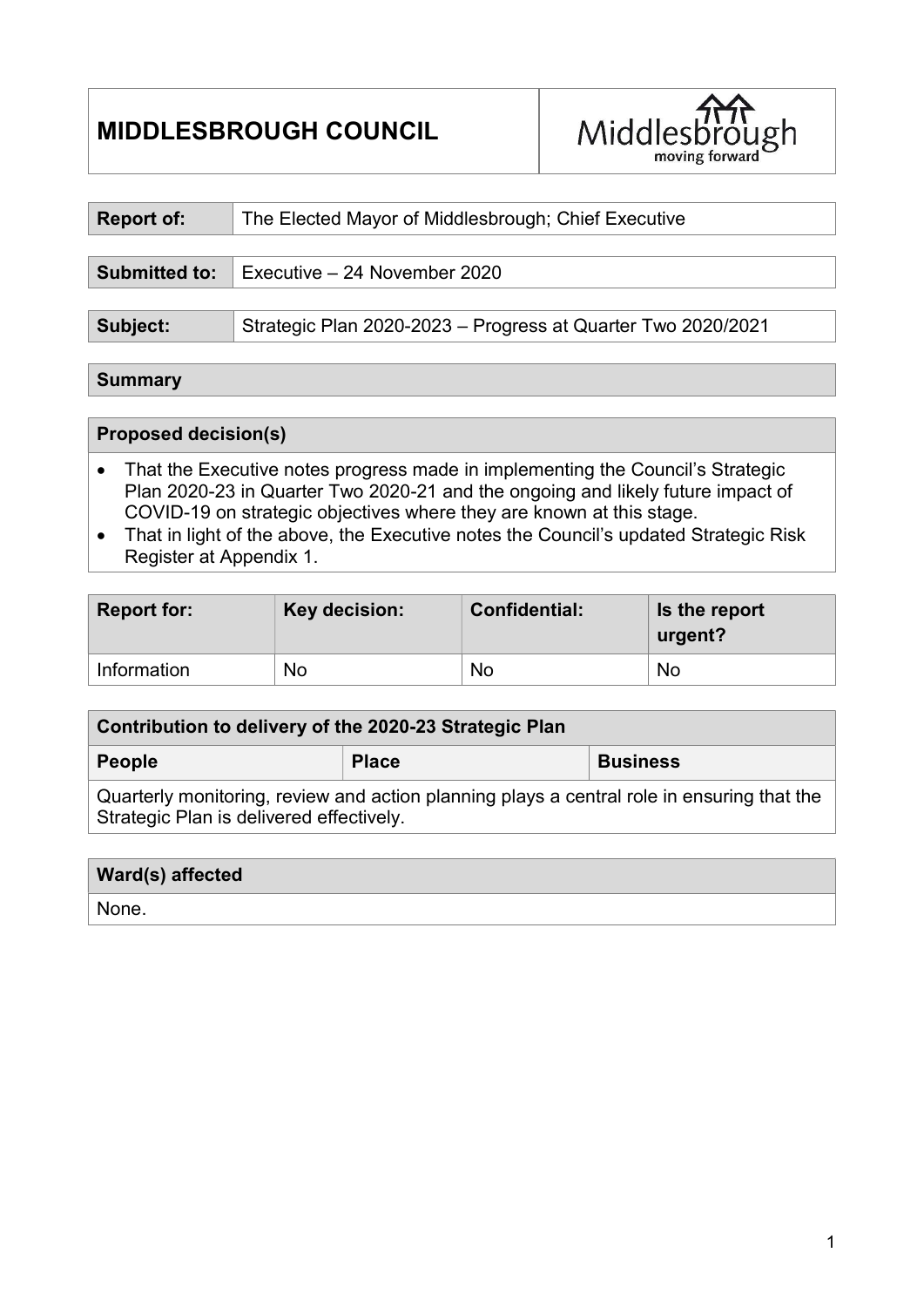# What is the purpose of this report?

1. This report advises the Executive of progress against the 2020-23 Strategic Plan and outlines strategic risks at Quarter Two 2020/21.

# Why does this report require a member decision?

- 2. The Council's Scheme of Delegation gives the Executive collective responsibility for corporate strategic performance, together with associated action.
- 3. This report provides the necessary information to enable the Executive to discharge its performance management responsibilities, setting out:
	- a progress update against the 2020-23 Strategic Plan, summarising the actual and likely future impact of the COVID-19 pandemic on the Council's strategic objectives, where they are known at this stage;
	- an update on the Council's Strategic Risk Register; and
	- actions that the Council has taken and plans to take to address the issues raised.
- 4. The financial projections for Quarter Two are presented separately at the same meeting of the Executive, and so not repeated here. Where performance has a significant impact on financial performance that is highlighted across both reports.

# Report Background

# Strategic Plan 2020-23

- 5. Full Council approved a Strategic Plan for the period 2020-2023 on 15 January 2020. The plan is organised around three strategic aims of People, Place and Business, setting out under each aim the priorities of the Elected Mayor of Middlesbrough and other key priorities of the Council. It sets out a comprehensive programme of activity to promote improved quality of life across Middlesbrough, which meets the Council's legal obligations and is within its financial means.
- 6. On 18 February 2020, the Executive approved a number of policy changes to maximise delivery of the revised Strategic Plan, and Leadership Management Team was in the process of developing an underpinning work programme for the plan when the COVID-19 outbreak began.
- 7. As reported at Year-End 2019/20 and Quarter One 2020/21, COVID-19, both the response to it and the recovery from it, will have a significant impact on the local people and communities, the local economy and fundamentally change the way the Council does business in the future.
- 8. Since the end of Quarter One, there has been a second wave of COVID-19 within the UK, requiring close outbreak management and enhanced local restrictions in many areas of the country, including Middlesbrough and the wider Tees Valley.
- 9. Clearly the need to respond to both this and potential subsequent waves must be the Council's key priority, and this and the disruption caused by the resurgence of COVID-19 has required the Council's COVID-19 Recovery Plan, approved by the Executive on 16 June 2020, to be reviewed. A separate report to today's meeting of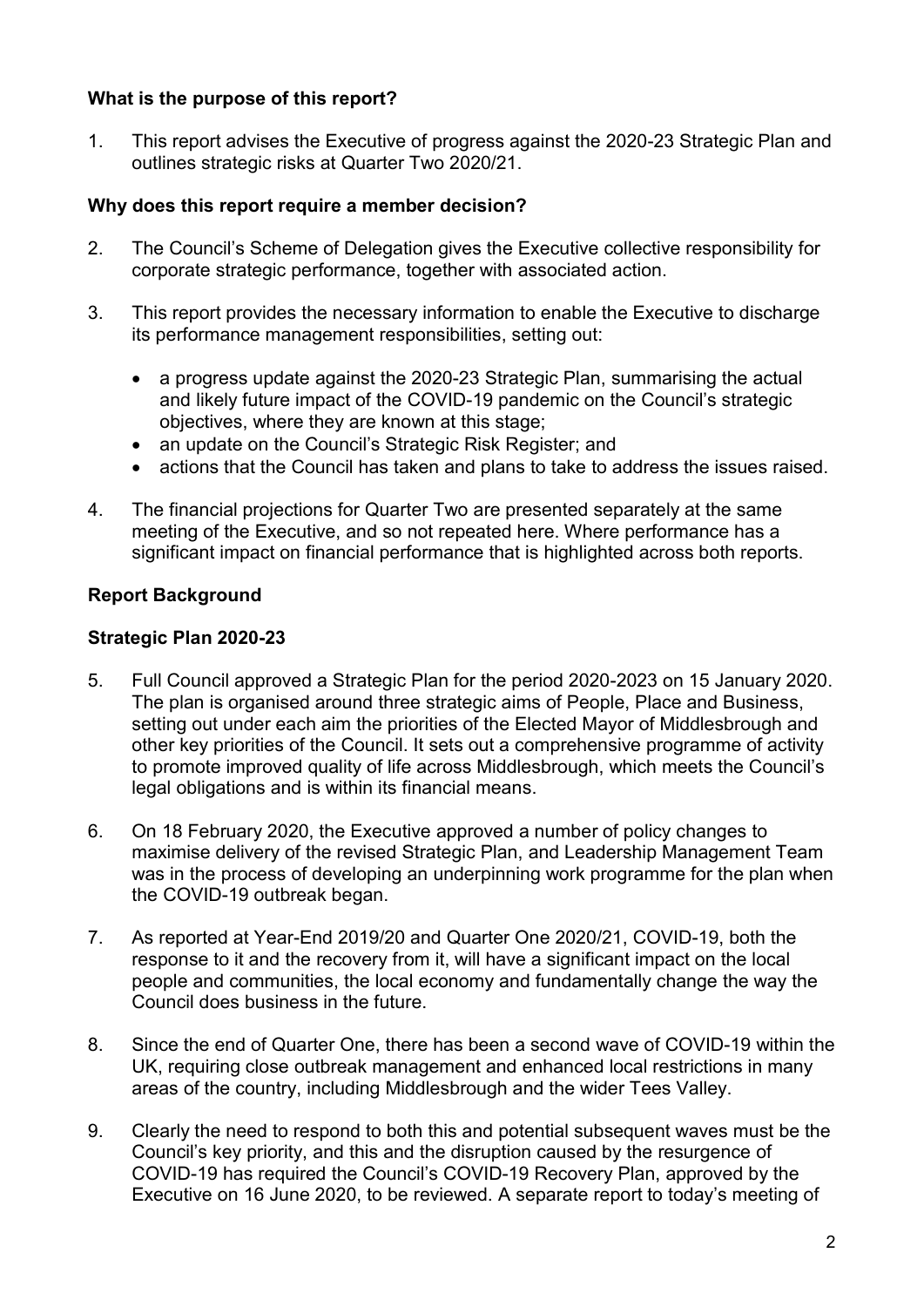the Executive proposes a revised approach to recovery, setting our new priorities, timescales and measures of success.

- 10. In light of the fundamental and lasting impact of COVID-19 on local communities, the Council's strategic objectives and the way it does business, the Executive approved, also on 16 June, the development of a revised Strategic Plan for the Council for 2021/22 onwards. A separate report to today's meeting of the Executive sets out proposed revised priorities for future years and the proposed approach to consulting with communities on these priorities in advance of finalising the plan in March 2021.
- 11. The final plan will be accompanied by comprehensive underpinning workplan and governance arrangements that will enable an improved focus on delivery.

# Progress against strategic priorities at Quarter Two 2020/21

12. The following paragraphs set out in brief the key headlines from Quarter Two relating to the Council's current strategic priorities, including where available current estimates of the impact of COVID-19 and future plans.

#### People  $\binom{1}{1}$

# Tackling crime and anti-social behaviour head on (Mayoral priority)

- 13. The impact of COVID-19 on crime and anti-social behaviour (ASB), both nationally and within Middlesbrough remains significant.
- 14. At 52.3 incidents per 10,000, the combined recorded crime and ASB measure in Middlesbrough showed a 8% decrease at the end of Quarter Two 2020/21 from Quarter One 20/21.
- 15. The rate at Quarter Two 20/21 is 12% below the rate for the same period in 2019/20, and 13% lower than 2018/19. The quarterly movement of crime and ASB rates since the start of 2018/19 is shown in the graphic below, showing the fall in crime and rise in ASB (due to COVID-19 infractions) in the immediate lockdown period, and the subsequent rise in crime as lockdown restrictions eased.

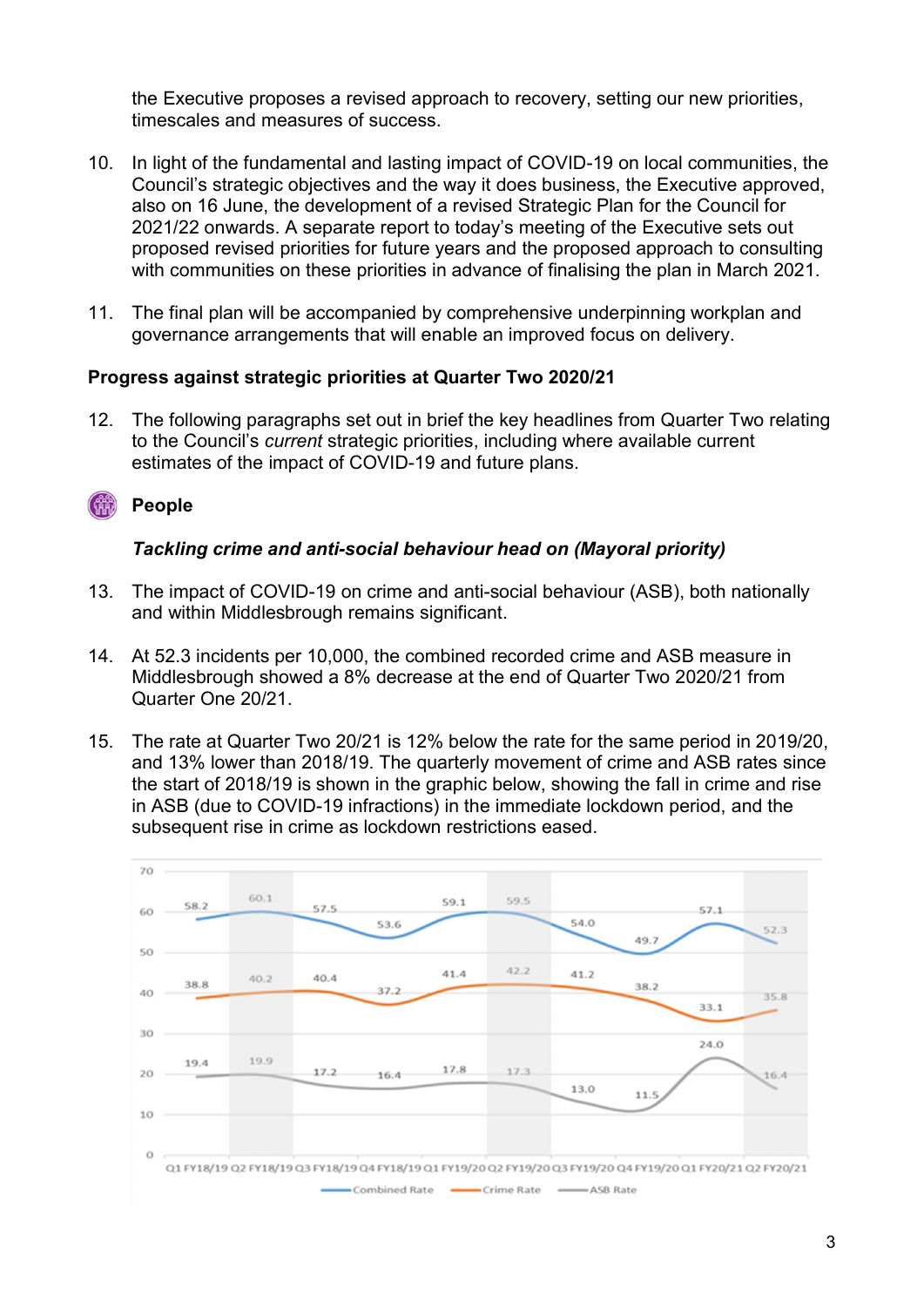- 16. Only two wards demonstrated an increased combined rate during Quarter Two incidents in Central ward (including the town centre) increased by 23% (following a reduction of 29% in the previous quarter) and incidents in Linthorpe increased by 6% (following a reduction of 13% in the previous quarter). The timeline for this aligns with the reopening of the town centre and night time economies.
- 17. A range of initiatives were launched during Quarter Two to tackle crime and antisocial behaviour in the town, including:
	- 20 new Council-operated CCTV cameras were put in place across North Ormesby, Grove Hill and Gresham with 16 further cameras during 2020/21;
	- New powers were granted to the the Council's neighbourhood safety officers; and
	- residents were urged to join in the fight against anti-social behaviour via a new 'Report-It' campaign and a grant scheme for householder was launched.
- 18. Concern about the potential longer term impact of COVID-19 on mental health and substance misuse has been well-reported nationally. The new commissioning model for complex needswill seek to address these issues by improving outcomes for people with complex, multiple needs. Its launch has been delauyed to April 2021 due to COVID-19,

# Ensuring Middlesbrough has the very best schools (Mayoral priority)

- 19. During Quarter Two, schools re-opened to all children for the first time since national lockdown in March 2020. The Council's education and health and safety teams worked with maintained schools and academy trusts to help prepare for the new term and are providing ongoing support to ensure pupils can safely remain in the classroom.
- 20. It is commonly acknowledged that months of lost time in school and longer-term changes to schooling arrangements are likely to have a significant detrimental effect on pupil attainment (particularly that of disadvantaged groups) in future years. The impact of COVID-19 on inequalities in educational outcomes will continue to be a key focus of the Council's Recovery Plan.
- 21. In partnership with local colleges and training providers, the Council launched the Your Future Matters campaign during Quarter Two to provide information, advice and guidance to young people and their families in relation to COVID-19 and the further education and career opportunities available within Middlesbrough.

#### Ensuring our town is an absolute leader on environmental issues (Mayoral priority)

22. The proportion of household waste in Middlesbrough sent for reuse, recycling or composting was 29.5% during the previous quarter, up from 21.7% recorded in Quarter Four 2019/20. While this can in large part be attributed to COVID-19, recycling in Middlesbrough has stood at or around this figure for some years. The proposal to move to fortnightly waste collections in the majority of the town (subject analysis of the recent public consultation) would, alongside appropriate education and enforcement activity, be key to improving performance in this area.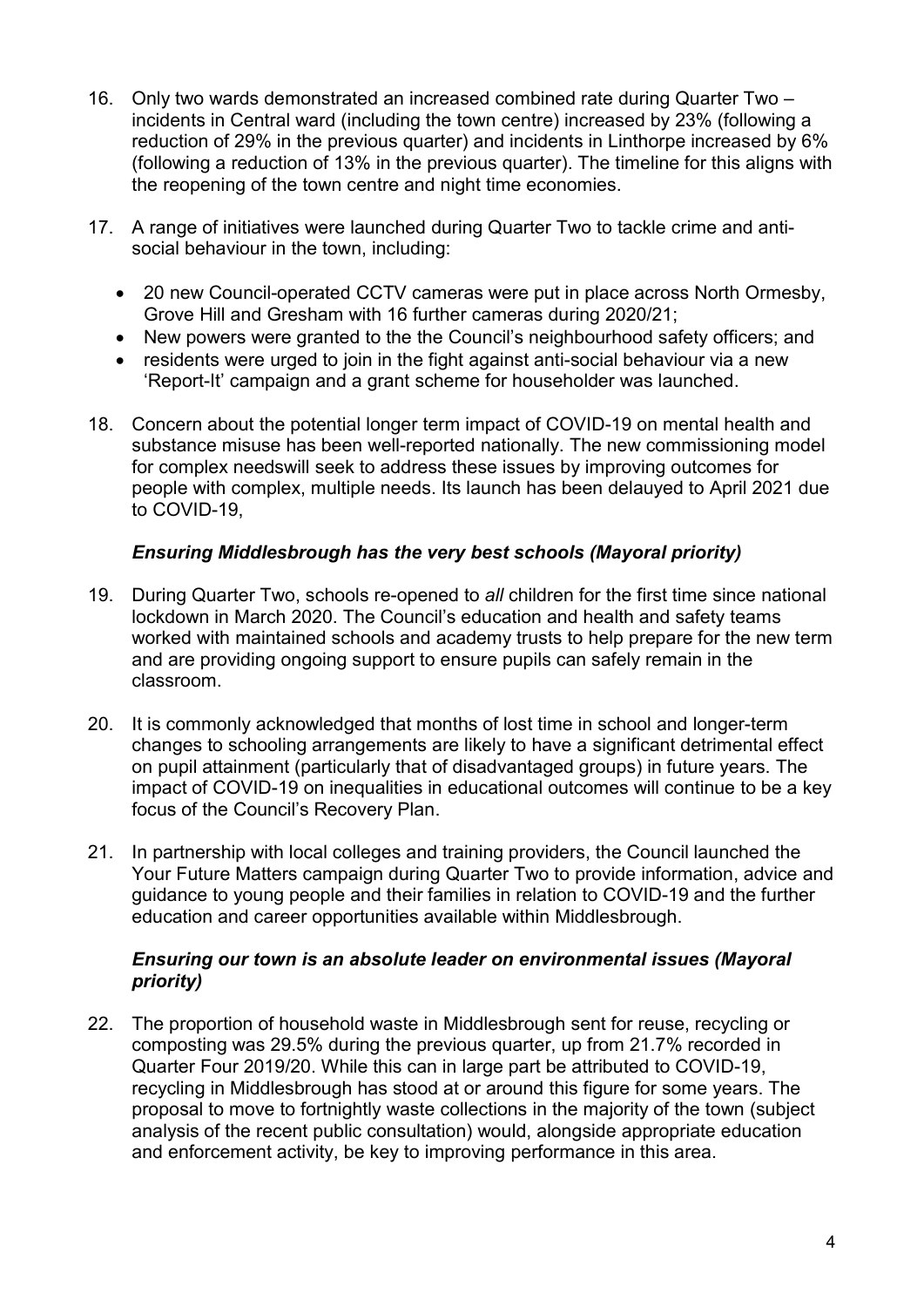- 23. On 1 September 2020, the Executive approved consultation on the adoption of an emerging Green Strategy to deliver on the Council's obligations to address climate change. The proposed strategy comprises a number of key initiatives, including:
	- setting a carbon budget for Middlesbrough and the Council;
	- encouraging green energy in businesses and homes;
	- moving towards greener transport through green energy and cycling;
	- changing behaviours and attitudes toward managing waste;
	- implementing more sustainable waste management;
	- managing and promoting green spaces to encourage biodiversity;
	- embracing green purchasing and procurement to support the local supply base;
	- increasing the level of community environmental initiatives and activities; and
	- supporting active environment education programmes.

#### Promoting the welfare of and protecting our children, young people and vulnerable adults / Transforming Children's Services

- 24. More local children became subject to statutory intervention by Children's Services during the quarter, continuing the trend evident throughout 2019/20, and Quarter One 2020/21.
- 25. The rate of children looked after by the Council rose from 205.2 per 10,000 at Quarter One to 210.1 at Quarter Two, and the Child Protection (CP) Plan rate also rose, from 164.4 per 10,000 to 183.9 (as shown in the graphs below). This increase is an ongoing trend, at Year-end 2019/2020 it was 116.5 per 10,000. Both the Child Protection and Children Looked After rates are the highest in the North East.







179.0

188.4

190.9

181.7

205.2

194.2

211.9

210.7

172.6

165.6

168.9

173.2

Middlesbrough's No. of CLA Middlesbrough's Rate of CLA

210.1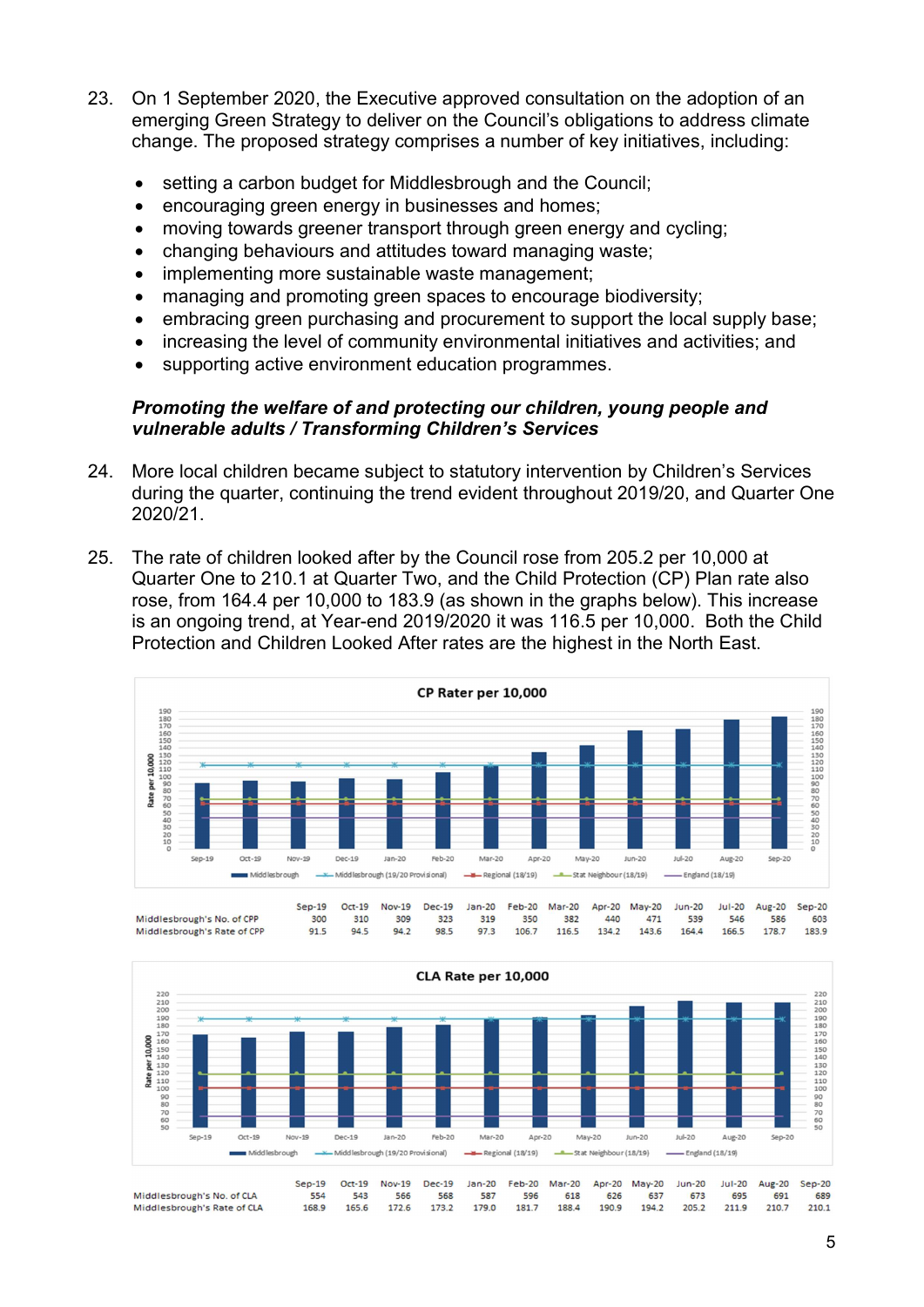- 26. While the rate of children looked after is beginning to fall from a high of 211.9 per 10,000 seen in July 2020, it is too early to tell if this is solely as a result of improvement work being undertaken within the service as a result of the OFSTED inspection. However, the stabilisation in numbers is a reflection of the investment the service made during the last two quarters to bring in additional capacity focus on supporting more children to cease to become looked after either through returning to their families or moving to be cared for by another family member.
- 27. The three-year improvement plan for children's services continues to be delivered with oversight a monthly basis from a multi-agency Strategic Improvement Board and independent chair. During Quarter Two, OFSTED conducted its first monitoring visit to assess progress made by the Council since its children's services were judged inadequate in December 2019. The inspectors found that the Council has made some progress in the following key areas:
	- Senior leaders have a realistic understanding of the endemic weakness in social work practice informing an appropriately focused improvement plan.
	- The DCS has demonstrated a determination and vision for improving the quality of interventions that will make a difference for children and their families.
	- **There is a continuing commitment from the chief executive and lead member both** of whom are fully engaged in the improvement work.
	- Safeguarding partners represented on the improvement board are increasingly engaged and showing increasing ownership of their part in the improvement of children's services.
	- A robust practice of audit programme and improved performance monitoring is in place.
	- Social work practice in the 'front door's service has improved and risk is appropriately identified.
- 28. The report also highlights that there remains significant work to do to improve the quality of practice for children and young people in other areas, and the Council is committed to doing this. Key challenges identified in the report include:
	- The exponential increase in demand due to a necessary change in the application of thresholds for service, and a lack of throughput of children's cases. As a result, caseloads are too high and are affecting social workers' ability to provide a timely service for children and their families.
	- Manager oversight has also improved some areas of social work practice, but this is not consistent.
- 29. A separate report for consideration at this meeting from the Director of Children's Services sets out in more detail the improvement journey to date.

# Working with communities to improve local health and wellbeing / Joining up health and social care

- 30. It is clear that COVID-19 will have a negative impact on health inequalities, which are already pronounced within Middlesbrough, particularly around obesity, mental health and substance misuse, and healthy life expectancy.
- 31. The impact of COVID-19 on inequalities in health will continue to be a key focus of the Council's Recovery Plan, alongside the safety and sustainability of the care home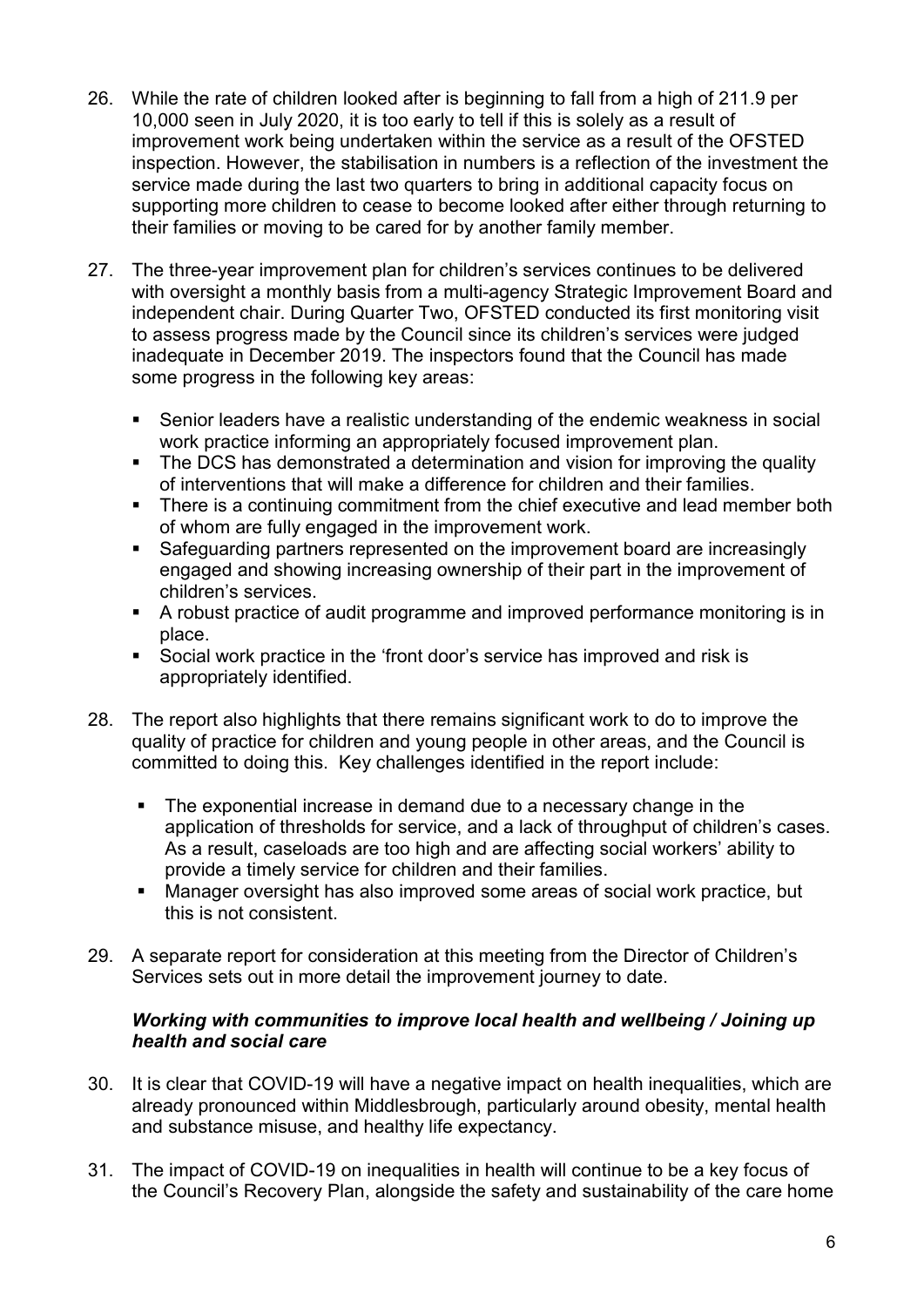sector and the need to mitigate the impact of COVID-19 on the timeliness of the treatment of other diseases and conditions. During Quarter Two, the Council developed a health inequalities toolkit to support COVID-19 recovery planning and ensure proper consideration was given to the impact the virus has and will continue to have on groups and individuals and where these impact might be greater.

#### Working with local communities to redevelop Middlesbrough's disadvantaged estates

32. In Quarter Two, the Executive considered a progress report on the implementation of locality working and amendments that would need to be made to plans to reflect the impact of COVID-19. This report outlined progress that had been made to date, including community asset mapping, and agreed the operating model and locations to enable locality working to progress to the next stage.

# **I Place**

#### Transforming our town centre (Mayoral priority)

- 33. Town centre footfall increased considerably during Quarter Two with a 130% increase from Quarter One (from 1,135,000 to 2,610,000). However, the continued closure of some premises, national consumer confidence and most particularly the continued absence of the office-based town centre workforce continue to have an impact on footfall within the town centre.
- 34. The Council's strong support for businesses and visitors during the COVID-19 pandemic continued with the launch of the Discover Middlesbrough app, which hosts information on the town centre's shops, restaurants and cafes.
- 35. It is too early to assess the impact will be of further restrictions applied to Middlesbrough, and the rest of the North East. Clearly the most severe of local lockdowns or a further extended national lockdown will have significant implications for the local economy and individual businesses in the town.
- 36. There are a number of medium to long-term actions within the Council's Recovery Plan to improve the vitality and viability of the town centre, with a view to support the creation of better trading conditions for the hospitality and retail businesses.

#### Building more town centre homes – and protecting our green spaces (Mayoral priority)

- 37. Latest data on the number of new houses built during Quarter Two has increased from 30% to 33% of the overall Investment Prospectus target, meaning 161 houses were completed during Quarter Two. Plans are now being reviewed to mitigate potential future slippage where possible.
- 38. Shortly after the end of Quarter Two, Thirteen Housing Group was granted permission to build 145 new homes at Gresham. The affordable new homes, which will be two, three and four bedrooms and a mix of houses, apartments, and bungalows, are planned on land between Diamond Road and Union Street. Work is expected to start late 2020 and the first of the new homes should be available to rent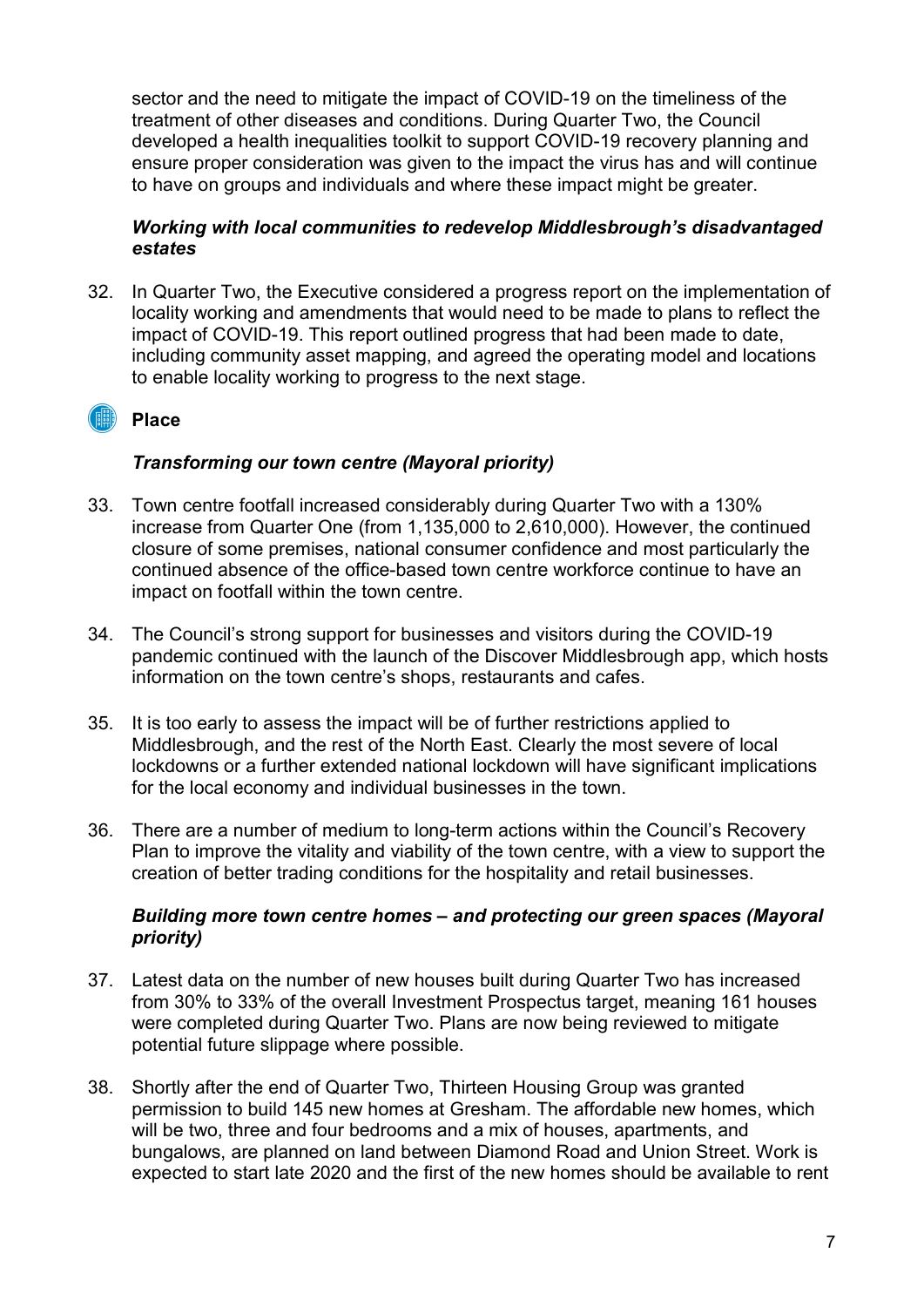in summer 2022, representing an important milestone in the regeneration of Gresham.

# Making Middlesbrough look and feel amazing (Mayoral priority)

39. The annual road condition survey showed the town's score for highway maintenance declining from 49% in 2019 to 46% in 2020, while overall satisfaction remained static at 49%. The surveys are based on public perception, and not actually how well we are doing. The Council's technical surveys show that roads have improved or remained the same.

# Implementing our cultural strategy

- 40. The Council's performance venues in the Town Hall and the Middlesbrough Theatre remained closed in Quarter Two, though as reported at Quarter One an online programme of activity has been undertaken to remain connected with key audiences. The impact of COVID-19 on the Council's culture ambitions will continue to be a key focus of its Recovery Plan.
- 41. Using funding from Arts Council England, Middlesbrough Mela was launched as an online event for its  $30<sup>th</sup>$  anniversary. A six-month programme will also be put in place to further develop the event, giving it an online presence all year round.

# Improving Middlesbrough's rail connectivity

- 42. Though the publication of data for 2019/20 has been delayed due to COVID-19, it is clear that both rail and bus patronage in Middlesbrough has been in decline for some years.
- 43. As reported at Quarter One, a £35m local partnership has been formed to transform Middlesbrough station, with support from train operators. The scheme will deliver more train services to the town, including a direct rail link to London, platform extensions to accommodate longer trains and major customer service improvements. It will be a major contributor to the regeneration of the surrounding area, with accompanying business units on Zetland Road, with works to commence in 2021.

# Developing Middlehaven as a residential, leisure and commercial centre

- 44. Work officially started on the latest phase of the Boho campus development, with construction of Boho 8 commencing in Quarter Two. The £2.3 million project - backed by Local Growth Fund funding from the Tees Valley Mayor and Combined Authority builds on the hugely successful Boho quarter, and is the first development within Middlesbrough's Digital City project. The bespoke modular units will provide additional space for rapidly expanding companies in Boho 1 and Boho 5, as well as attracting new digital and creative businesses to the area.
- 45. A report was presented to Executive in July 2020 setting out the plans for an urban farm within the Digital City development. The farm would boast a street café and shop selling produce grown on site, creating jobs for local people and attracting visitors to the area.



**Business**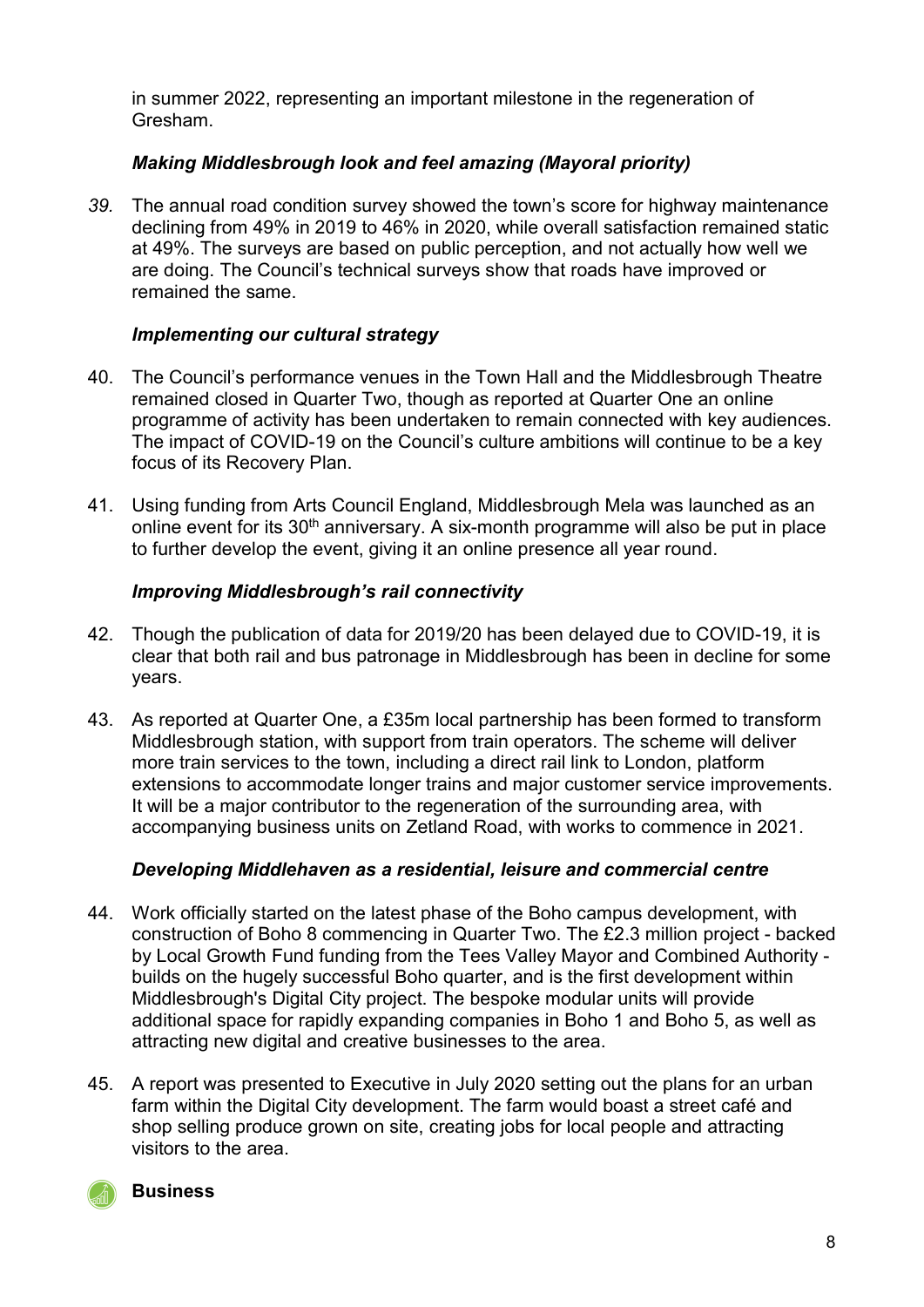# Winning investment and creating jobs (Mayoral priority)

- 46. Commercial and housing investment in Middlesbrough continued to increase in line with targets, with 50.7% of the overall Investment Prospectus targets achieved at the end of the quarter – up from 48.3% at the end of Quarter One, though the rate of growth remains slow.
- 47. The number of new jobs attributable to the Investment Prospectus has remained at 25.1% of the overall Investment Prospectus target (up from 24.8% at Year-End), again this is reflecting the impact of the pandemic and lockdown, but remaining significantly above target.
- 48. The overall employment rate for Middlesbrough dropped slightly from 65.2% at yearend 2019/20, to 64.7% at the end of Quarter One. Data is released a quarter in arrears, so the impact of COVID-19 will not be fully seen in the figures until Quarter Three at the earliest.
- 49. The rise in unemployment as a result of COVID-19 poses a significant risk to living standards – claimant count in Middlesbrough has been steadily increasing by 0.1% each month between May and September, where at 10.4% the town is 2.9% above the region, and 3.9% above national. As the country enters a second wave of infections, and tightening of local lockdowns, it is expected that this will only increase.
- 50. A major focus of the Council's Recovery Plan will therefore be to support those sectors hardest hit by COVID-19, preserving local businesses and jobs, and supporting the unemployed.
- 51. A recent report by the End Child Poverty Campaign identified Middlesbrough as the local authority area in which child poverty had increased most significantly (by 12.5% points to 41.1%) between 2014/15 and 2018/19, a position which they state will have been exacerbated by job losses resulting from the impact of COVID-19.

# Introducing a new era of transparency and openness (Mayoral priority)

- 52. COVID-19 has expedited the transparency agenda significantly, with all Council committees currently being broadcast live on social media.
- 53. During Quarter Two the Council launched the open data site, creating a single hub for all data published by the Council and accessible via the Council's website. Over 860 datasets are currently available, and the Council will build on this significantly over time, looking at demand from members, customers, regulators and others.

# Creating positive perceptions of our town on a national basis (Mayoral priority)

54. As reported at Quarter One, following the appointment of a new Head of Marketing and Communications in April 2020, a delivery plan for the service is in development. A draft delivery plan for the service will be shared with the Mayor, the Executive and Corporate Management Team in Quarter Three. The plan will align with the Elected Mayor's strategic priorities and increase the town's national profile.

# Developing and delivering balanced budgets every year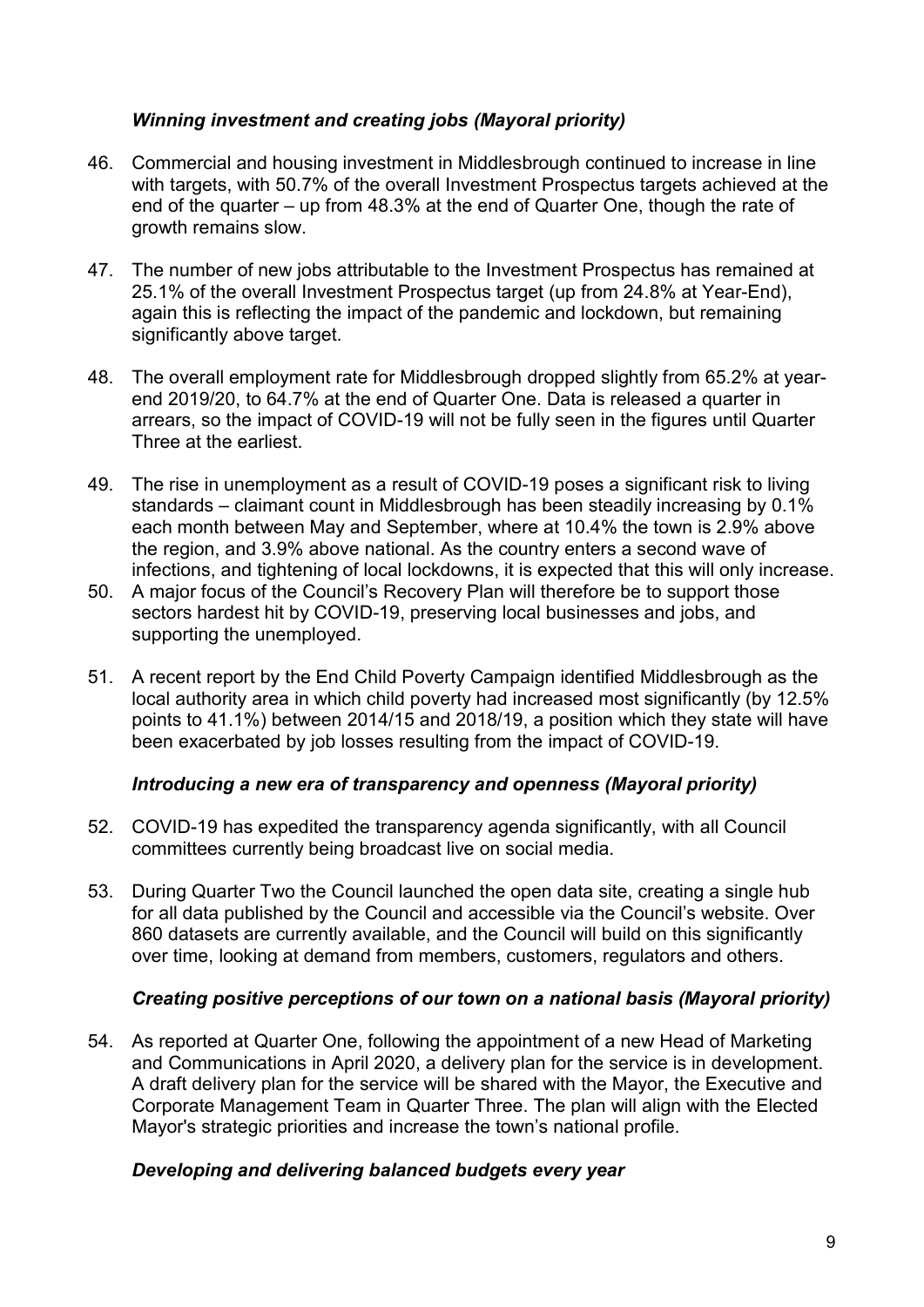- 55. The Revenue and Capital Budget / Projected Outturn Position at Quarter Two 2020/21 report presented to the Executive on 24 November 2020 outlines the current financial position facing the Council, with a total projected outturn pressure on the revenue budget at year end 2020/21 of £4.405m, of which £4.414m relates to COVID-19 pressures.
- 56. The Council's spending with local businesses remained in line with targets in the quarter at 40% of overall expenditure. The 'Buy Boro' campaign continued to be promoted in the quarter to protect and promote Middlesbrough's small businesses through the COVID-19 outbreak and beyond. The total pressure will be funded from the General Fund Reserve in 2020/21.
- 57. The number of customer transactions undertaken online during Quarter Two was 32% lower than Quarter One at 167,000, largely as a result of the resumption of some services via channels and pausing of additional services available to those shielding during the lockdown. Nevertheless numbers to data are cumulatively 29% over the target for the year to date.

#### Making sure our management practices compare with those of the best

- 58. The Council currently holds an unqualified value for money opinion from its external auditor and is currently finalising its Annual Governance Statement for 2019/20, which will address the findings of the Ofsted inspection and other key governance issues arising during the year. The final Annual Governance Statement will be presented to Corporate Affairs and Audit Committee in November 2020.
- 59. As set out in the Quarter One report, a new officer Corporate Governance Board has now been established to oversee delivery the associated action plan during 2020/21.

#### Becoming recognised as a good employer

- 60. Employee sickness absence reduced from 4.6% of working time at the end of Quarter One 2020/21 to an average of 3.6% during Quarter Two 2020/21, reflecting the reduction in COVID-19-related absence. At the same point in 2019/20 employee sickness was measured at 4.16%.
- 61. Following the announcement of local lockdown measures in response to rising infection rates within the town, the proposed office reoccupation will be reviewed over the coming months.

#### What decisions are being asked for?

- 62. That the Executive notes progress made in implementing the Council's Strategic Plan 2020-23 in Quarter Two 2020-21 and the ongoing and likely future impact of COVID-19 on strategic objectives where they are known at this stage.
- 63. That in light of the above, the Executive notes the Council's updated Strategic Risk Register at Appendix 1.

#### Why is this being recommended?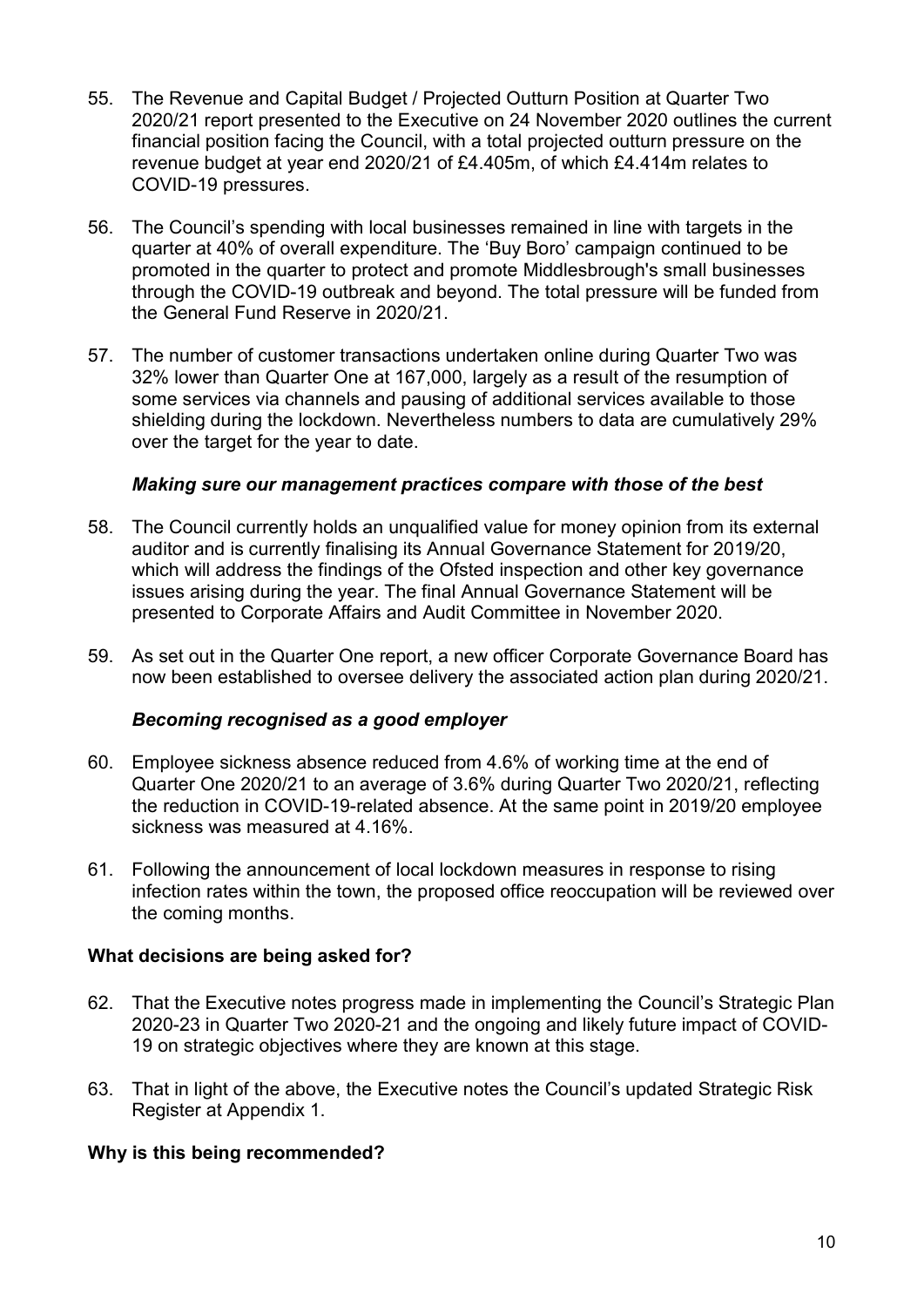64. To enable the effective management of performance and risk in line with the Council's Local Code of Corporate Governance.

#### Other potential decisions and why these have not been recommended

65. Not applicable.

#### Impact(s) of recommended decision(s)

#### Legal

66. The proposed recommendations are consistent with and will promote the achievement of the Council's legal duty to achieve Best Value.

#### Financial

67. There are financial implications relating to some performance issues and COVID-19 recovery activity outlined in this report. These were summarised in the Revenue and Capital Budget / Projected Outturn Position at Quarter Two 2020/21 report considered by Executive on 24 November 2020.

#### Policy framework

68. The Strategic Plan and associated budgets form part of the Council's Policy Framework.

#### Equality and diversity

- 69. As reported to Council in January 2020, no negative differential impact on diverse groups and communities is anticipated from the direction of travel set out in the Strategic Plan 2020-23.
- 70. As reported to the Executive in June 2020, no negative differential impacts on diverse groups and communities within Middlesbrough are anticipated from the delivery of activity set out within the COVID-19 Recovery Plan, which in part aims to address the assumed increase in local inequalities in income, health, educational attainment and other areas arising from COVID-19.

#### Risk

- 71. In line with the Council's Risk and Opportunity Management Policy, the corporate Strategic Risk Register (SRR) was reviewed in the quarter, and is summarised at Appendix 1.
- 72. At Quarter Two 2020/21 the total number of risks on the SRR has reduced by one to 35. Following the opening of the new school at Middlesbrough College and the allocation of places, the strategic risk around insufficient Year 7 school places has now reduced to level below the SRR threshold and will be monitored at Directorate level.
- 73. No new risks have been added since Quarter One 2020/21, however the severity of three existing strategic risks increased during Quarter Two: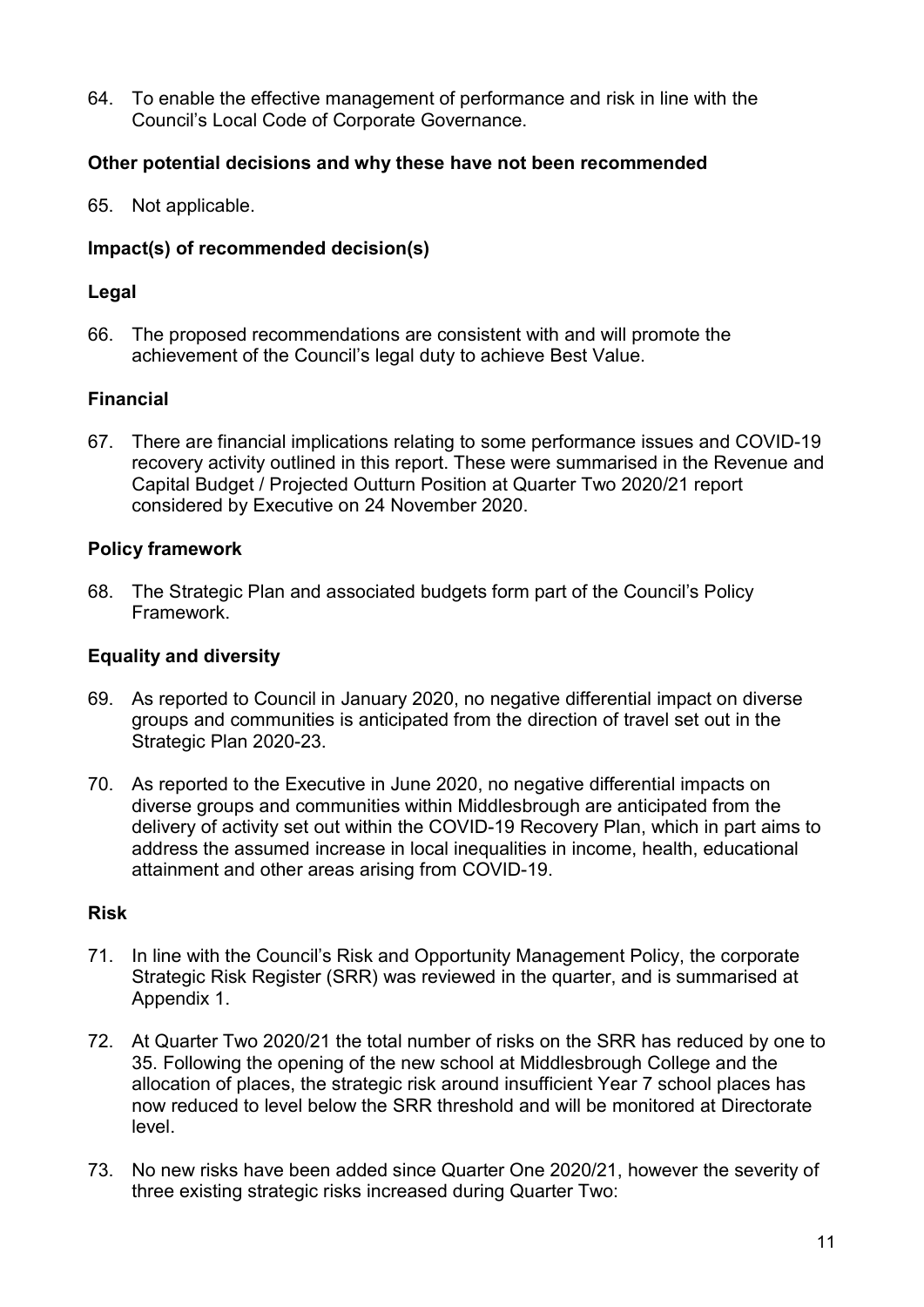- the likelihood of business continuity being impacted by a 'No Deal' BREXIT has increased from possible to almost certain due to the apparent deadlock in trade talks between the UK and the EU;
- the likelihood of adverse long-term impacts on Middlesbrough's economy from external factors increased to likely to almost certain and the impact from major to extreme due to the deadlock in these talks and the estimated impact on UK GDP in the coming years; and
- the likelihood of historical investigations requiring changes to social work practice increased from unlikely to possible, within findings of NHS England's Independent Inquiry into West Lane Hospital, which may have implications for practice within the Council as well within the Tees, Esk and Wear Valleys NHS Trust, which is responsible for the hospital itself.
- 74. The severity of one existing strategic risk reduced during Quarter Two:
	- the likelihood of policing and lack of neighbourhood presence affecting crime levels / community resilience reduced as the Chief Constable of Cleveland Police has committed to re-introducing neighbourhood policing and the Council is also reintroducing more staff to the neighbourhoods following the first wave of COVID-19.

# Actions to be taken to implement the decision(s)

75. Mitigating activity set out in the main body of the report will continue to be applied by Directorates as stated.

# Appendices

1 Summary Strategic Risk Register at Quarter Two 2020/21

# Background papers

| 03/09/19        | Executive        | Strategic Plan 2019-22 - Progress at Quarter One 2019/20     |  |  |  |  |
|-----------------|------------------|--------------------------------------------------------------|--|--|--|--|
| 19/11/19        | <b>Executive</b> | Strategic Plan 2019-22 - Progress at Quarter Two 2019/20     |  |  |  |  |
| 15/01/20        | Council          | Priorities of the Elected Mayor and Strategic Plan 2020-2023 |  |  |  |  |
| 18/02/20        | Executive        | Strategic Plan 2019-22 - Progress at Quarter Three 2019/20   |  |  |  |  |
| 16/06/20        | Executive        | Strategic Plan 2020-23 - Progress at Year-end 2019/20        |  |  |  |  |
| 18/08/20        | <b>Executive</b> | Revenue and Capital Budget / Projected Outturn Position at   |  |  |  |  |
|                 |                  | Quarter One 2020/21                                          |  |  |  |  |
| 18/8/2020       | Executive        | Strategic Plan 2020-23 - Progress at Quarter One 2020/21     |  |  |  |  |
|                 |                  |                                                              |  |  |  |  |
| <b>Contact:</b> |                  | Paul Stephens, Head of Strategy, Information and Governance  |  |  |  |  |
| Email:          |                  | paul stephens@middlesbrough.gov.uk                           |  |  |  |  |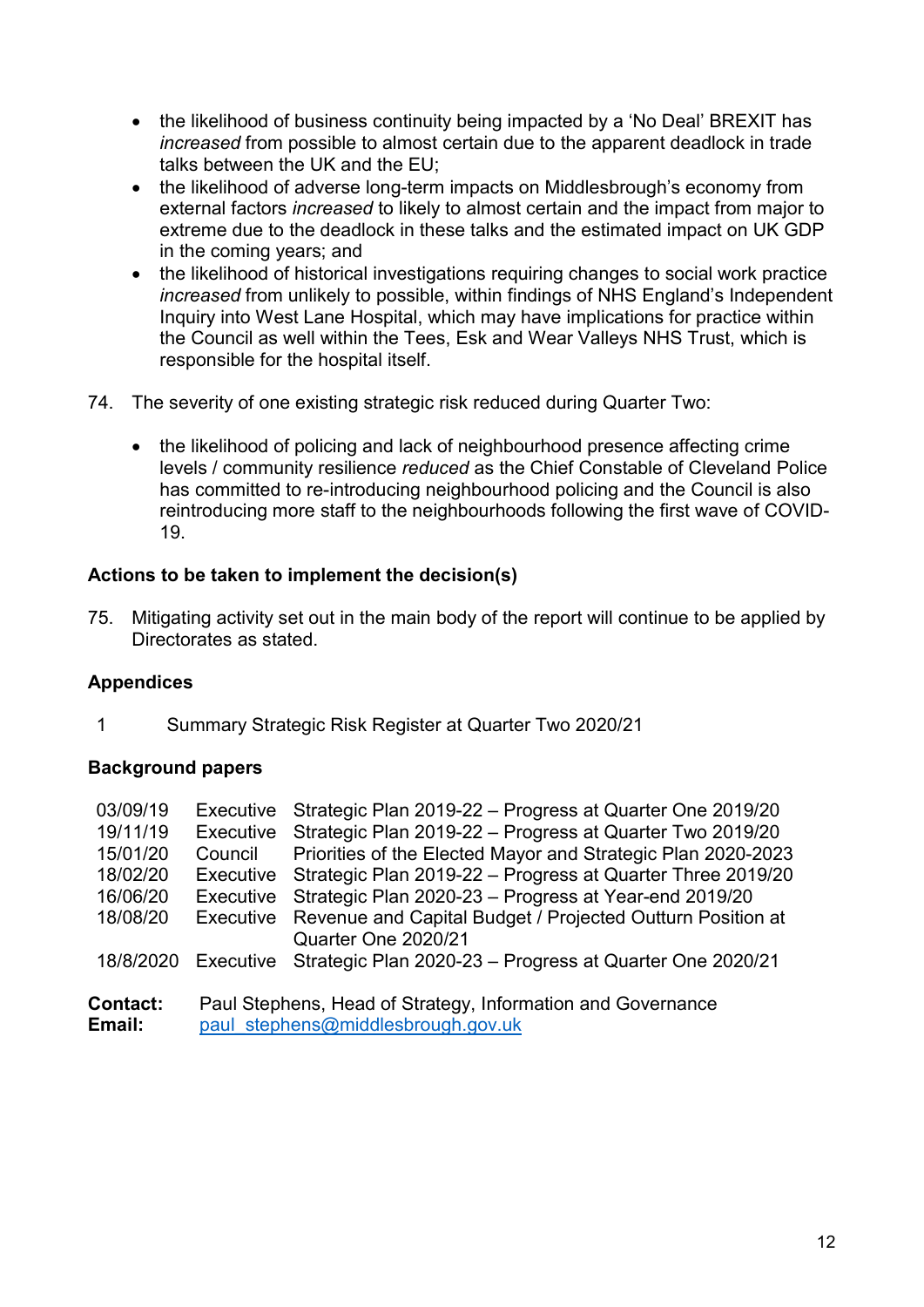# Appendix 1: Summary Strategic Risk Register at Quarter Two 2020/21

The table below sets out high and medium risks to the achievement of the Council's strategic priorities at Quarter Two 2020/21 in order of severity, with impacts ranging from insignificant to extreme, and likelihood ranging from rare to almost certain to happen.

In line with its Risk and Opportunity Management Policy, the Council aims (where possible) to manage down High risks to the lowest practicable level immediately and Medium risks to the lowest practicable level within three months.

| <b>Risk Level</b> | <b>Risk</b>                                                                                                                                                                                                | Impact  | Likelihood        | <b>Trend</b>  |
|-------------------|------------------------------------------------------------------------------------------------------------------------------------------------------------------------------------------------------------|---------|-------------------|---------------|
| High              | Business continuity impacted by No Deal Brexit.                                                                                                                                                            | Extreme | Almost<br>certain | ➀             |
| High              | External factors (e.g. Brexit, COVID-19) impacting Middlesbrough's<br>economy.                                                                                                                             | Extreme | Almost<br>certain | ➀             |
| High              | Failure to control expenditure within Children's Services (MFTP<br>pressure).                                                                                                                              | Extreme | Likely            | Э             |
| High              | Retail market distress impacting Middlesbrough town centre.                                                                                                                                                | Major   | Almost<br>certain | ⊛             |
| High              | Failure to achieve full reimbursement from Government for costs<br>incurred in responding to COVID-19 to date and risks of further costs<br>being incurred as a result of local outbreaks (MTFP pressure). | Extreme | Possible          | ☺             |
| High              | Insufficient funding to meet increased expenditure that might be<br>incurred from increased demand as a result of COVID-19 (MTFP<br>pressure).                                                             | Extreme | Possible          | Э             |
| High              | Failure to adapt service delivery to COVID-19 Secure guidelines.                                                                                                                                           | Extreme | Possible          | ⊛             |
| High              | Inaccurate MTFP resulting in funding gap requiring further savings.                                                                                                                                        | Major   | Likely            | ❸             |
| High              | Breach of data rights due to untimely response to information<br>requests.                                                                                                                                 | Major   | Likely            | ⊖             |
| High              | High residential voids / low sale values within Middlesbrough.                                                                                                                                             | Major   | Likely            | Θ             |
| High              | Inadequate safeguarding practices lead to children and young people<br>being at risk.                                                                                                                      | Major   | Likely            | ⊛             |
| High              | Historical investigations requiring changes to social work practice.                                                                                                                                       | Major   | Possible          | ᠿ             |
| High              | Partners' funding position impacting the Council (MTFP pressure).                                                                                                                                          | Major   | Possible          |               |
| High              | Children impacted by social care transformation.                                                                                                                                                           | Major   | Possible          | Э             |
| High              | New historic child abuse claims.                                                                                                                                                                           | Major   | Possible          | $\bm{\Theta}$ |
| High              | Failure to maintain adequate corporate governance.                                                                                                                                                         | Major   | Possible          | $\Theta$      |
| High              | Failure to align operations and culture within strategic objectives.                                                                                                                                       | Major   | Possible          | Э             |